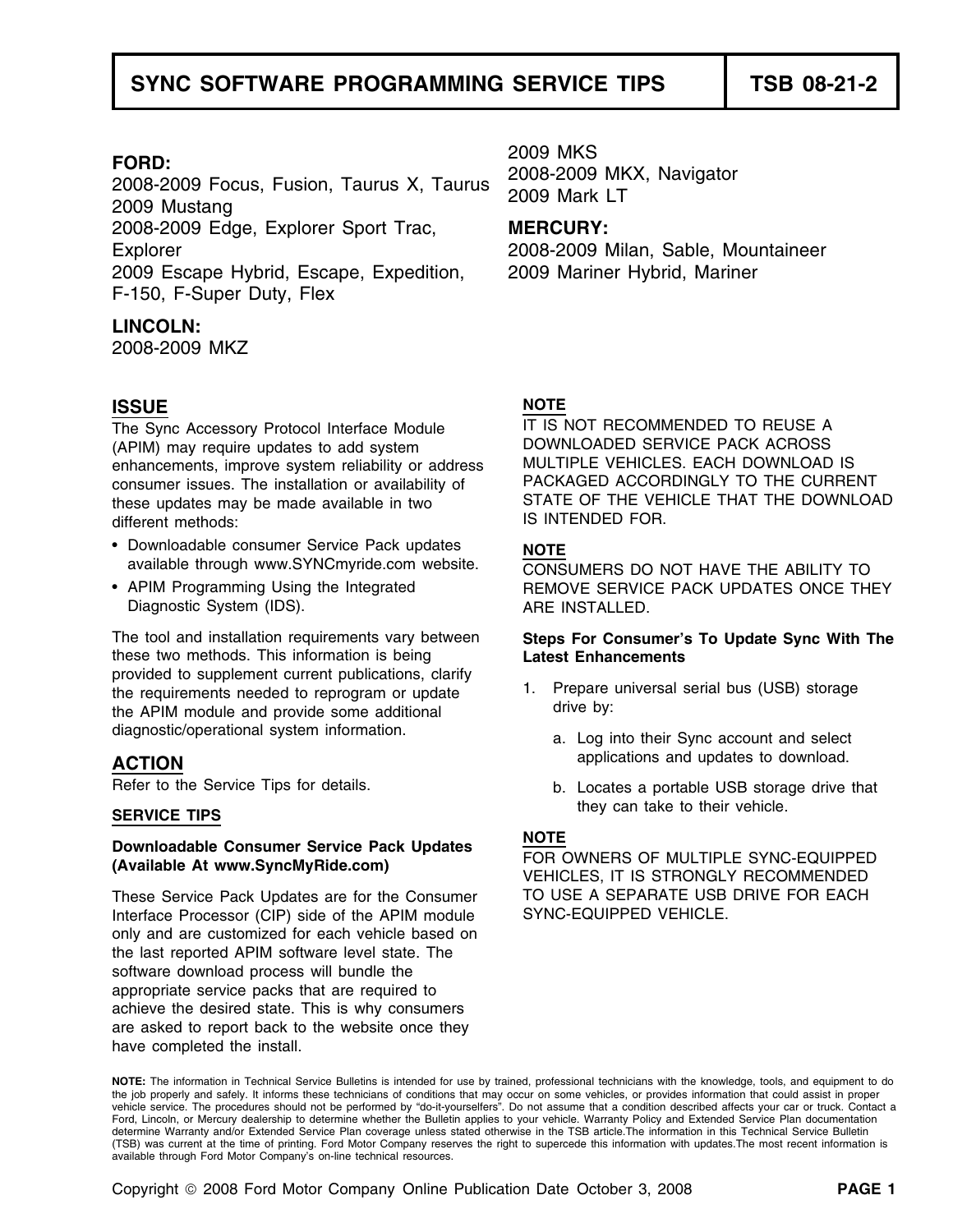Dedicating a USB drive to each vehicle's Sync **NOTE** system helps keep each vehicle's download and DO NOT REMOVE THE USB DRIVE WHILE THE installation history current and accurate. In addition, **INSTALLATION IS IN PROGRESS.** as new Sync features and functionalities become available, consumers may decide to install different g. Upon completion of downloading of files,<br>features on different vehicles. Dedicated USB drives linstallation Complete will display on the will help maintain the unique applications for each Sync screen. vehicle. whicle. h. The Sync voice will say, Installation

- - a. Plug the USB drive into the computer's USB before using the system. Installation
	- b. Select the USB port being used on the computer. i. Select the Menu radio button to exit
	- c. Confirm choice of USB storage drive. Then click Next. **j.** Remove the USB storage drive.
	-

DOWNLOAD IS COMPLETE. THE SCREEN WILL downloading or not.)<br>CONFIRM THAT THE DOWNLOAD IS COMPLETE.

- 
- - **APIM Programming Using IDS** a. Insert USB storage drive into the vehicle's Sync USB port.<br>
	This method programs both, the Vehicle Interface
	-

IT IS RECOMMENDED TO HAVE THE VEHICLE **NOTE**<br>RUNNING (WITH PROPER EXHAUST **NOTE**<br>VENTILATION) AND NOT IN THE ACCESSORY SOFTWARE PACKAGES OBTAINED THROUGH VENTILATION) AND NOT IN THE ACCESSORY MODE. THIS IS TO ENSURE THE VEHICLE'S THE PROFESSIONAL TECHNICIAN SOCIETY BATTERY SUPPLY VOLTAGE REMAINS STABLE (PTS) WEBSITE CONTAINS BOTH, VIP AND CIP

- 
- 
- 
- 

- 
- 2. Download files by: complete. Sync may also say, The system will now reboot. Please wait a few moments port.<br>
Complete will remain on the Sync display<br>
until you exit the installation mode.
	- installation mode.
	-
- d. After clicking Next, the files will k. Consumer takes their USB storage drive<br>automatically begin downloading.<br>back to their computer to report the back to their computer to report the **NOTE**<br> **NOTE** successful install. (This feature allows for<br>
DO NOT REMOVE THE USB DRIVE UNTIL THE vehicle has a newer version available for<br>
DOWNLOAD IS COMPLETE. THE SCREEN WILL<br>  $\frac{d$  downloading ar not \

### **NOTE**

e. Safely remove the USB storage drive from<br>the computer's USB port by clicking on the<br>Windows personal computer (PC) Safely<br>Remove Hardware icon at the bottom right<br>of the screen, next to the clock.<br>DIRECTIONS BASED ON TH OPTION CONTENT. 3. Install files by:

b. Turn on both, the vehicle and radio. Processor (VIP) (through the data link connector) and CIP (through the USB port), portions of the **NOTE** APIM module.

DURING THE PROGRAMMING PROCESS. FILES, THESE DO NOT NEED TO BE INSTALLED IN SEQUENCE LIKE THE CONSUMER c. Select User Device. DOWNLOAD SERVICE PACK UPDATES, BUT d. Select Settings. <br>DURING REPROGRAMMING FOR PROPER e. Select Install. Display will change to Begin OPERATION. THESE SOFTWARE PACKAGES Installation? **ARE MUCH LARGER IN SIZE AND CONTAIN ALL** THE PREVIOUS LEVELS OF ENHANCEMENTS f. Select Yes. Installing file - will display on AND UPDATES AS WELL AS ANY ADDITIONAL the screen. ENHANCEMENTS AND UPDATES FOR BOTH THE VIP AND CIP PROCESSORS LOCATED IN THE APIM MODULE.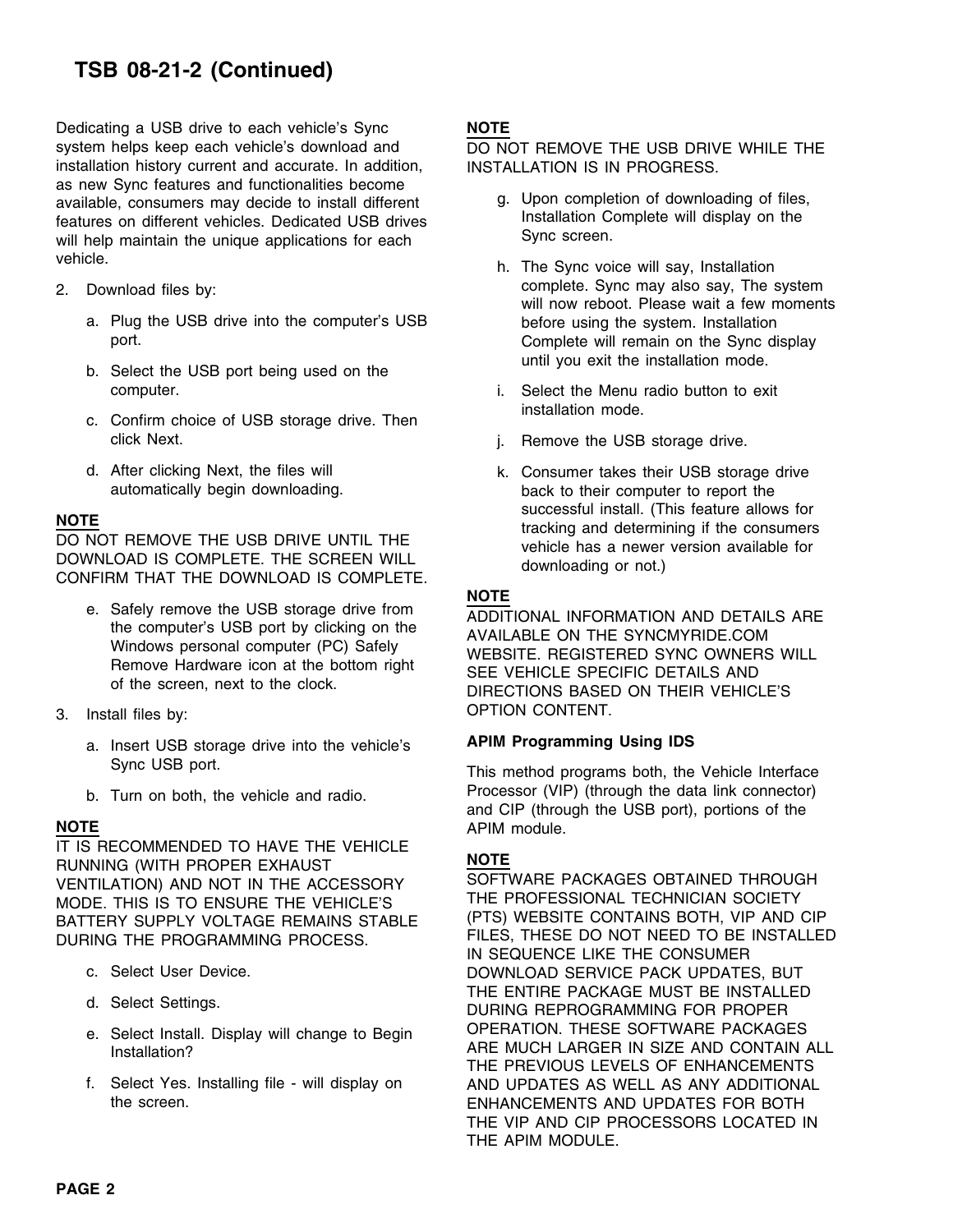### **NOTE**

YOU WILL NOT HAVE THE ABILITY TO RESTORE THE PREVIOUS LEVEL OF SYNC OPERATING SOFTWARE ONCE THE APIM MODULE HAS BEEN SUCCESSFULLY UPDATED TO THE NEXT HIGHER LEVEL.

### **NOTE**

If a new APIM is being installed, install the new APIM before carrying out the following procedure. For additional information, refer to Workshop Manual (WSM), Section 415-00.

It is recommended to install a battery charger to the vehicles battery and set at the low charge setting<br>and insure the PC being used for reprogramming is<br>Figure 2 - Article 08-21-2 fully charged or plugged into a power source prior 5. Connect the other end of the USB male-A to to starting the reprogramming process. male-A cable to the vehicle USB port.

- 
- 
- 
- 4. Connect one end of the USB male-A to male-A a select the Read APIM button to verify the cable Rotunda part number current APIM VIP and CIP software levels. CCMUSB2-AM-AM-10 (1-800-Rotunda option 6) or equivalent to the scan tool. Compatible **NOTE** cables. (Figures 1) Non-compatible cables.<br>  $\overline{DO NOT DISCONNECT THE VEHICLE}$ <br>  $\overline{COMMI INICATION MONI I E (VCM) OF$





- 
- 1. Turn the ignition key to the On position. 6. From the technician service publication website, run OASIS using Quick Start or by manually 2. Turn the audio control module (ACM) on. entering the vehicle identification number (VIN).
- 3. Connect the scan tool to the data link 7. From the OASIS tab, select the Sync/APIM connector (DLC). bullet.
	-

COMMUNICATION MODULE (VCM) OR USB CABLES DURING APIM PROGRAMMING.

- 9. Select the desired software level from the list of available software for programming then select the Program APIM button to begin the APIM programming process. Enter the APIM As-Built data if prompted.
	- a. When only the CIP is being programmed, select cancel when prompted whether or not to program the VIP.
	- b. When the VIP is programmed, the CIP will be programmed automatically.
- 10. The Sync/APIM application downloads the Figure 1 Article 08-21-2<br>Figure 1 Article 08-21-2 software into the APIM and displays Programming has been completed successfully.
	- 11. Test the audio system for correct operation. PC requirements for successful reprogramming an APIM module.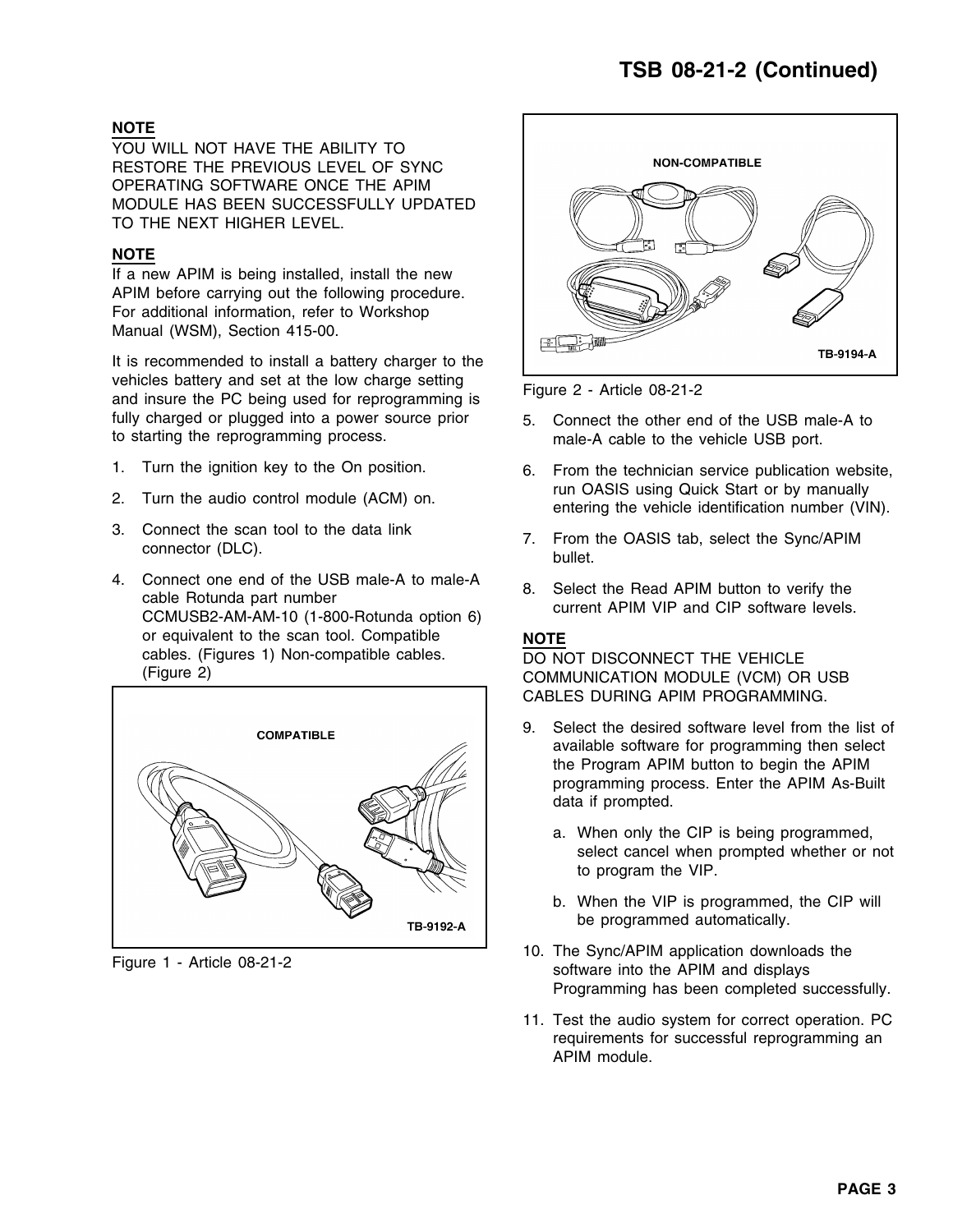### **Ford And L/M Logon Issues - Including Proper** (c) Select Pop-up Blocker and turn it **Browser Settings**  off.

The following list will have you check various (6) Remove any add-on toolbars such as<br>
computer settings to insure your PC is set to the Google or Yahoo toolbars, as these computer settings to insure your PC is set to the Google or Yahoo toolbars, as the Google or Yahoo toolbars, as these proper configuration for reprogramming an APIM proper configuration for reprogramming an APIM module. **blockers.** blockers.

CHANGES TO PC SETTINGS MAY REQUIRE **Anti-Spyware, firewall, or internet** ADMINISTRATOR ACCESS. Security software is temporarily

- 1. Do not use a customized browser like AOL, it will not work. Please use Internet Explorer (IE) b. Browser Settings - Open IE and select version 5.5 SP2, 6.0, or higher. Internet Options under the Tools heading.
- 2. Log into www.FMCDEALER.com. (1) Select the General tab
- 3. Navigate to PTS (Professional Technician (2) Select Delete Files and check the<br>Society) under the Technical Tools on the Parts Delete all offline content and select OK Society) under the Technical Tools on the Parts and Service tab.
- 4. Check IE settings by completing the following: (4) Select Clear History and select Yes.
	-

**NOTE** (6) Click on the Trusted Sites icon. THESE INSTRUCTIONS APPLY TO WINDOWS XP MACHINES WITH SP2 AND IE 6.0 AND ABOVE. (7) Click on Sites.

- (1) Open IE, select Tools at the top of the (8) In the box below add this website to screen and select Security. The zone type in -
- dealerconnection.com. (2) Click on the Internet Zone, and find
- checked. (3) Then click OK, system may ask you if you want to accept these function (10) Click the Add button. please select Yes.
- (4) Check the Windows Firewall to make
	- (a) Selecting the Start button.
	-
	- not see the icon, make sure you **NOTE**
- -
	- (b) Select Tools at the top of the slider to Low. screen.
- 
- 
- **NOTE 1989 1999 1999 1999 1999 1999 1999 1999 1999 1999 1999 1999 1999 1999 1999 1999 1999 1999 1999 1999 1999 1999 1999 1999 1999 1999 1999 1999 1999 1999 1999** disabled.
	- -
		-
		- (3) Select Delete Cookies and click OK
		-
	- a. Preliminary Checks.<br>
	(5) Click on the Security tab.
		-
		-
		-
		- Navigate Sub-frames across different (9) Ensure that required server verification<br>domains and enable this function. (https:) for all sites in this zone is not (https:) for all sites in this zone is not
			-
			- (11) Click the Close button.
		- sure it is turned off by: (12) Re-select the Security tab and select Custom Level.
		- (13) Under Reset Custom Settings, pull (b) Select Control Panel. **down and Reset to: Low, select Reset,** select Yes and then OK. (c) Select Windows Firewall (if you do

are using Classic View) and set to  $\overline{IF}$  RUNNING OASIS ON IE 7.0, RESET TO:<br>off. MEDIUM LOW ALSO UNDER SETTINGS MEDIUM-LOW. ALSO, UNDER SETTINGS, (5) Check Windows Pop-up Blocker to SCROLL TO NAVIGATE SUB-FRAMES ACROSS<br>
make sure it is turned off. CLICK OK.<br>
CLICK OK.

(a) Open IE. (14) Select the Privacy tab, and move the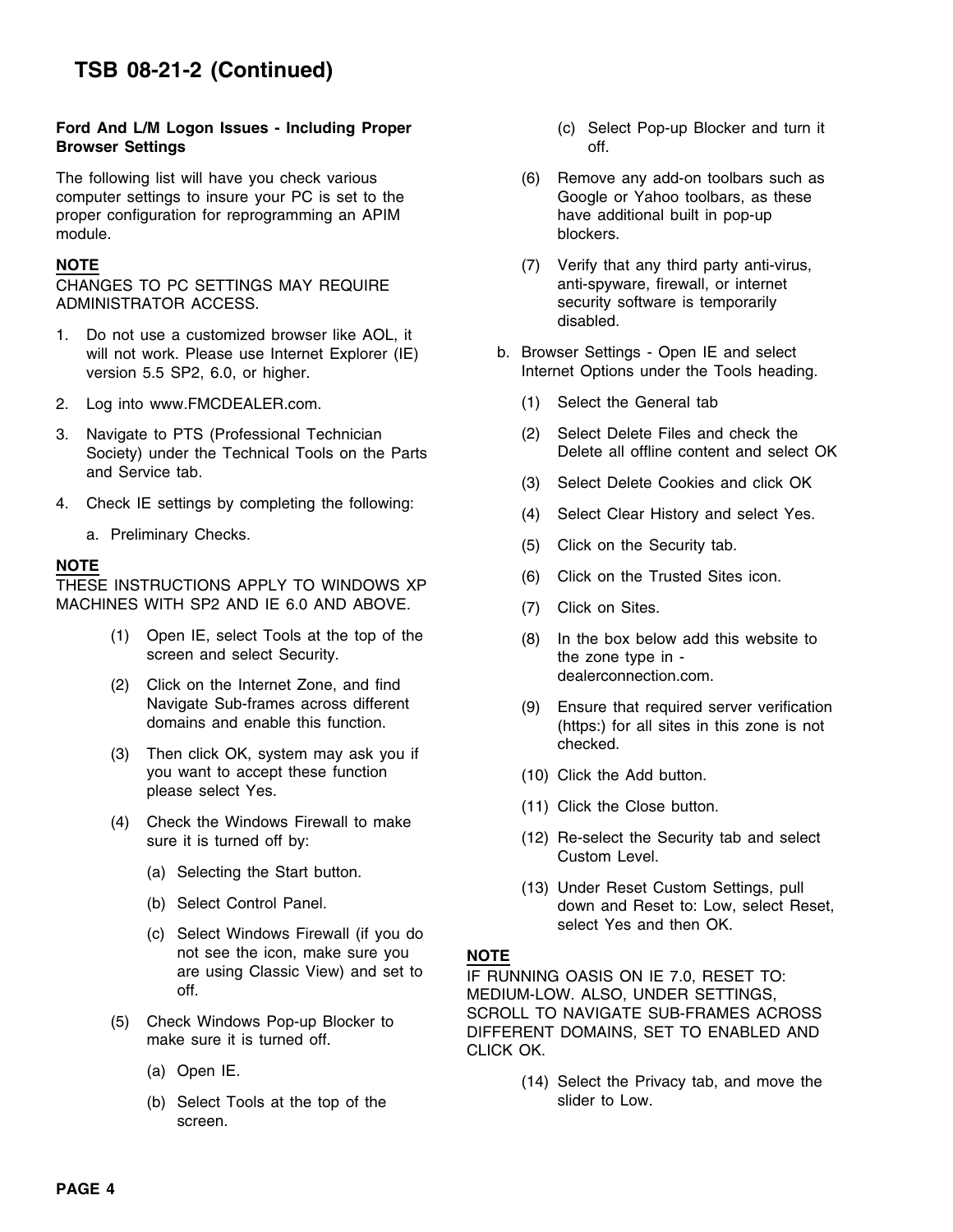- check the box to Always allow session them. cookies' and click OK. •
- (16) Select the Advanced tab and scroll open for Secure Socket Layer (SSL), and ports down to HTTP 1.1 settings; make sure both options under this section are **a** thermet access uses a caching or proxy server.
- -
	-
	-
	-
	-
- 

# Not Be Required - Depends On Operating **the APIM module. System)** 2. Non-factory installed items that can cause

- 
- 2. Click on Information Bar and select Run Objects hanging from the rear view mirror ActiveX Controls or Temporarily Allow Pop-ups that may make noise or obstruct the system depending on your operating system. microphone located on the mirror.
- 3. Click on Retry button to refresh information. (May not be required on some operating systems) **•** Damaged window moldings.

- 
- For web-based training sound problems, make the eliminate these types of items before sure your firewall allows downloading sound file replacing any system components) types such as MP3.
- (15) Click on the Advanced, check the box If you have installed special search and add-on Override automatic cookie handling and programs such as Gator or Bonzi please remove
	- If you have a router, make sure that port 443 is
- Internet access uses a caching or proxy server. checked. Make sure the caching/proxy servers are set to automatically detect settings. Contact your local (17) Scroll down to Security section and network administrator and/or your Internet service<br>make sure the following are checked: network administrator and/or your Internet service provider and have them turn off the caching on any and all caching proxy servers for the (a) Empty Temporary Internet folder following: when browser is closed.
	- Uniform Resource Locator (URL): (b) Use SSL 2.0. www.proservicetech.com or fordtechservice.dealerconnection.com (c) Use SSL 3.0.

# **Additional Sync Related Service Tips** (d) Use TLS 1.0.

- 1. Performing a Master Reset of the APIM module (e) Select Apply and then click on OK. or removing and restoring the Keep Alive For Close all browsers and reboot the computer to **Power circuit fuse (refer to the appropriate** have the browser settings take affect properly.<br>The browser settings have now been setup reprogramming will restore the facto The browser settings have now been setup reprogramming will restore the factory APIM<br>correctly as per Ford Browser settings of and defaults. This can reduce the possibilities of correctly as per Ford Browser settings defaults. This can reduce the possibilities of correctly as per Ford Browser settings corrupt files, that may have been transferred into the APIM modules memory, from interfering Additional PC Security Settings (May Or May with the reprogramming of the CIP portion of
- Changes to PC Security Settings may require<br>
Administrator access.<br>
Administrator access.<br>
Administrator access. voice path to the Sync system's microphone, 1. Check for Information Bar near top of IE page<br>stating - This website wants to run the following<br>add-ons.<br>add-ons.<br>add-ons.<br>add-ons.
	-
	- Bug shields.
	- Roof mounted accessories.
	-
- Non-factory installed overhead consoles or Non-factory installed overhead consoles or **PC and Server Troubleshooting (Optional)** sun-visor storage compartments that obstruct •training only, download the free version of Opera<br>at www.Opera.com.<br>recognition or phone call sound quality issues